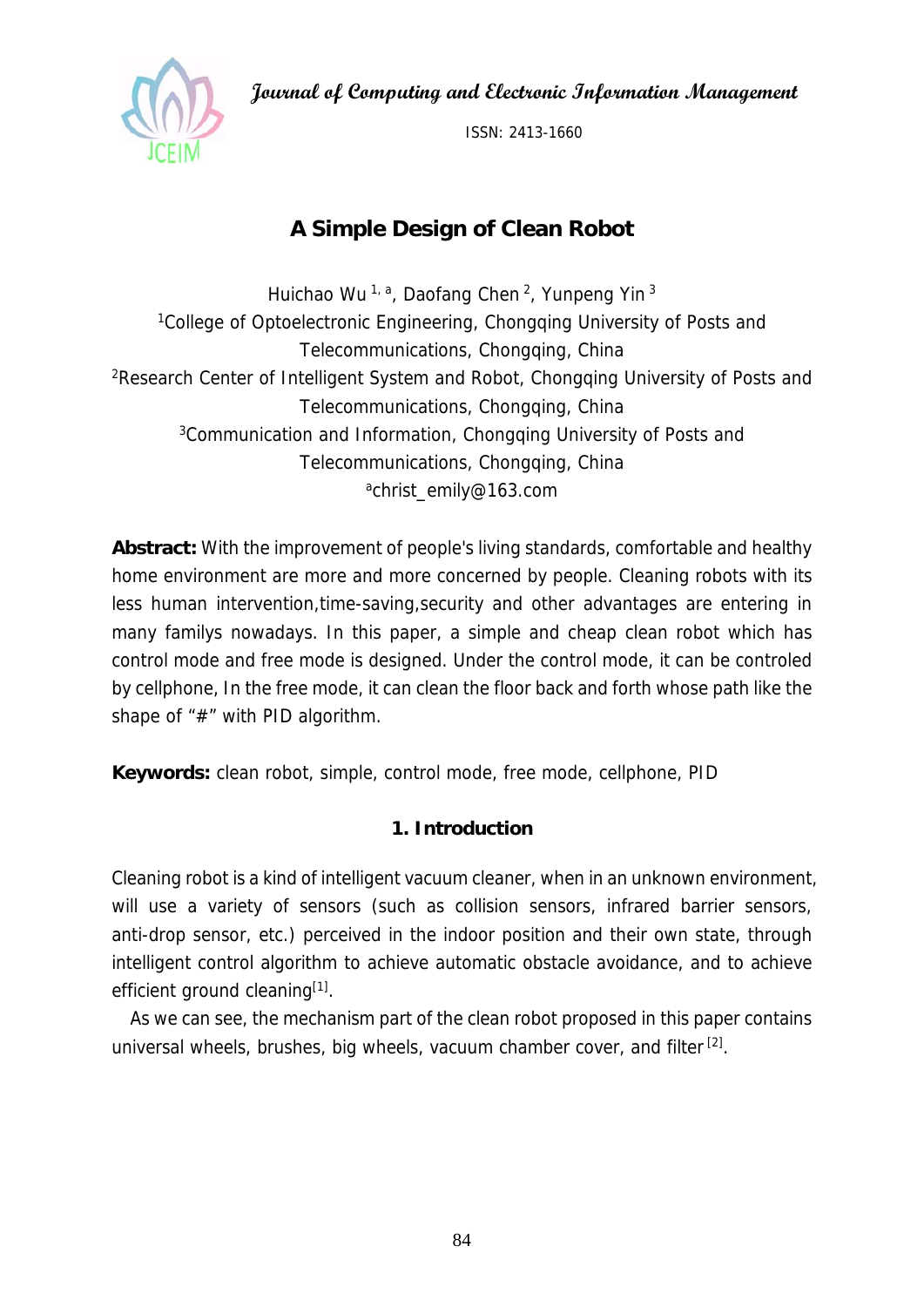

(a) The back of the clean robot



- (b) The front of the clean robot
- Fig 1. Structure of the clean robot

The main circuit of the clean robot consists of the master chip STC15F2K60S2、the DC motor drive AQMH2403ND based on PWM(Pulse Width Modulation), three-axis magnetic field electronic compass HMC5883L, high precision (0.5cm) ultrasonic sensor DYP-ME007, 970P/R photoelectric encoder, WIFI module, infrared sensor and so on.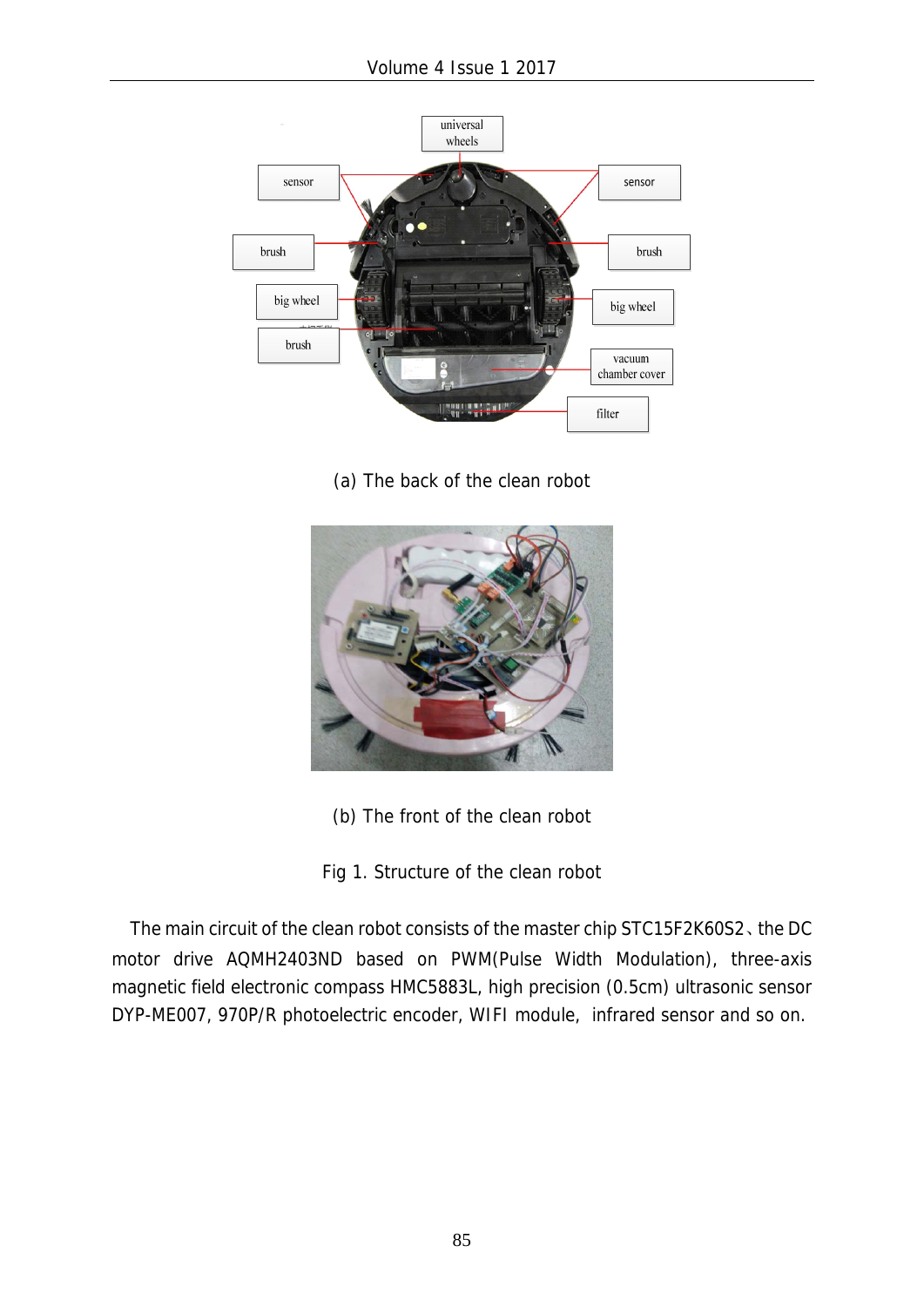

Fig 2. Structure of the control circuit



Fig 3.Ultrasonic sensor distribution

To guarantee the cleanliness of this robot, the software part also includes the PID algorithm.

#### **2. Operating modes**

#### 2.1 Control Mode

In this mode, the clean robot can be controlled by cellphone through the WIFI. The WIFI module is set to AP mode, which generates a WIFI hotspot named "Clean Robot" for user's connection. An interface of cellphone application base on Andrew system is shown below. With simple control commands, you can lead this clean robot go to the specified room to start cleaning.



Fig 4.WIFI (AP) model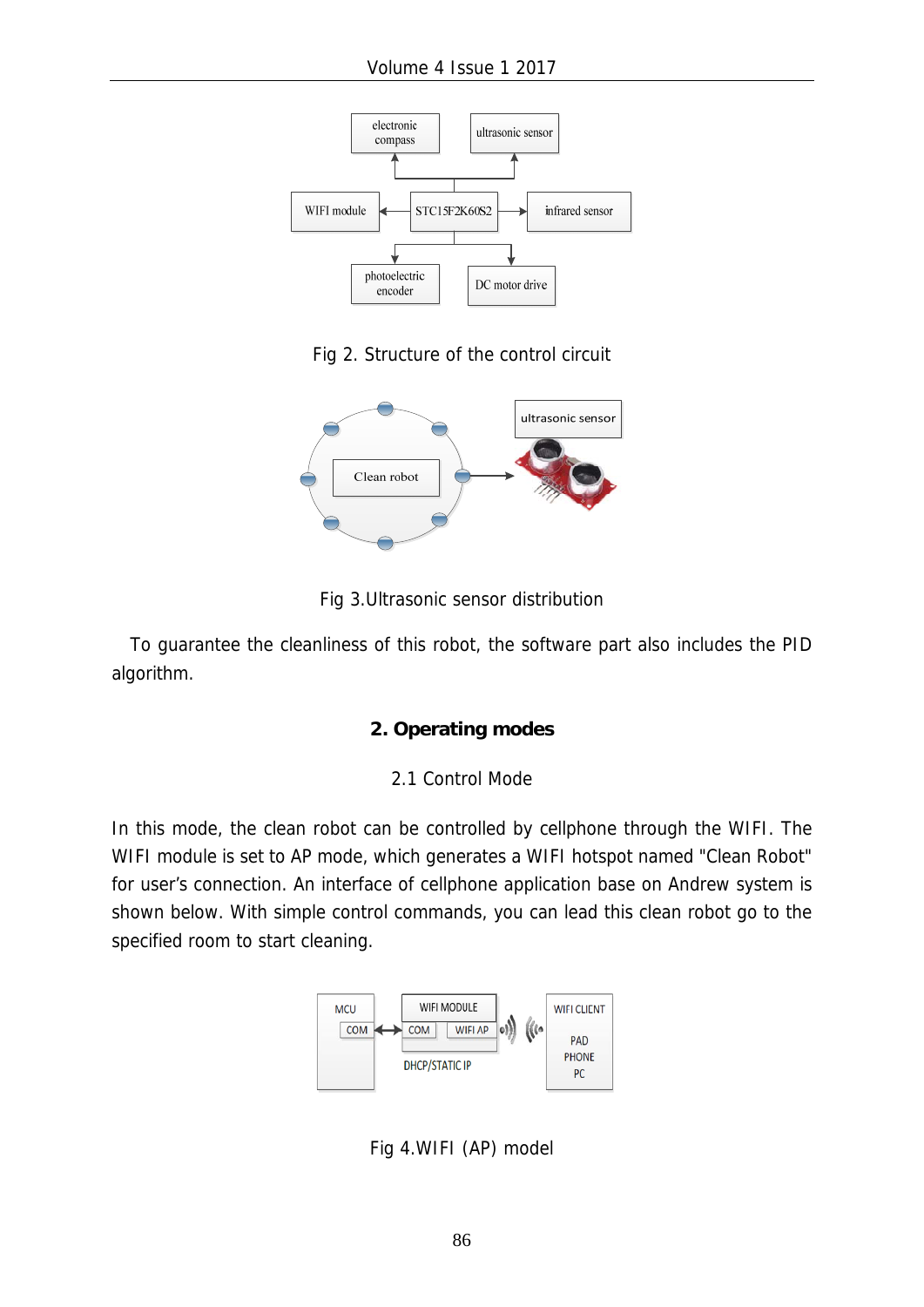| <b>Clean Robot Control</b> |      |                 |       |         |
|----------------------------|------|-----------------|-------|---------|
| <b>Control Mode</b>        |      |                 |       |         |
| 192.168.16.254:8080        |      |                 |       |         |
|                            |      |                 |       | Connect |
|                            |      |                 |       |         |
|                            |      |                 |       |         |
|                            |      | Forward         |       |         |
|                            | Left | Stop            | Right |         |
|                            |      |                 |       |         |
|                            |      | <b>Backward</b> |       |         |
|                            |      |                 |       | Return  |
|                            |      |                 |       |         |

Fig 5.A interface of Andrew application

### 2.2 Free Mode

In this mode, the clean robot will be able to repeat the cleaning of some dirty areas automatically. It can clean the floor back and forth whose path like the shape of "#" with PID algorithm<sup>[4-6]</sup>. The program flow chart is descripted as Fig 4.



Fig 6. The program flow chart of free mode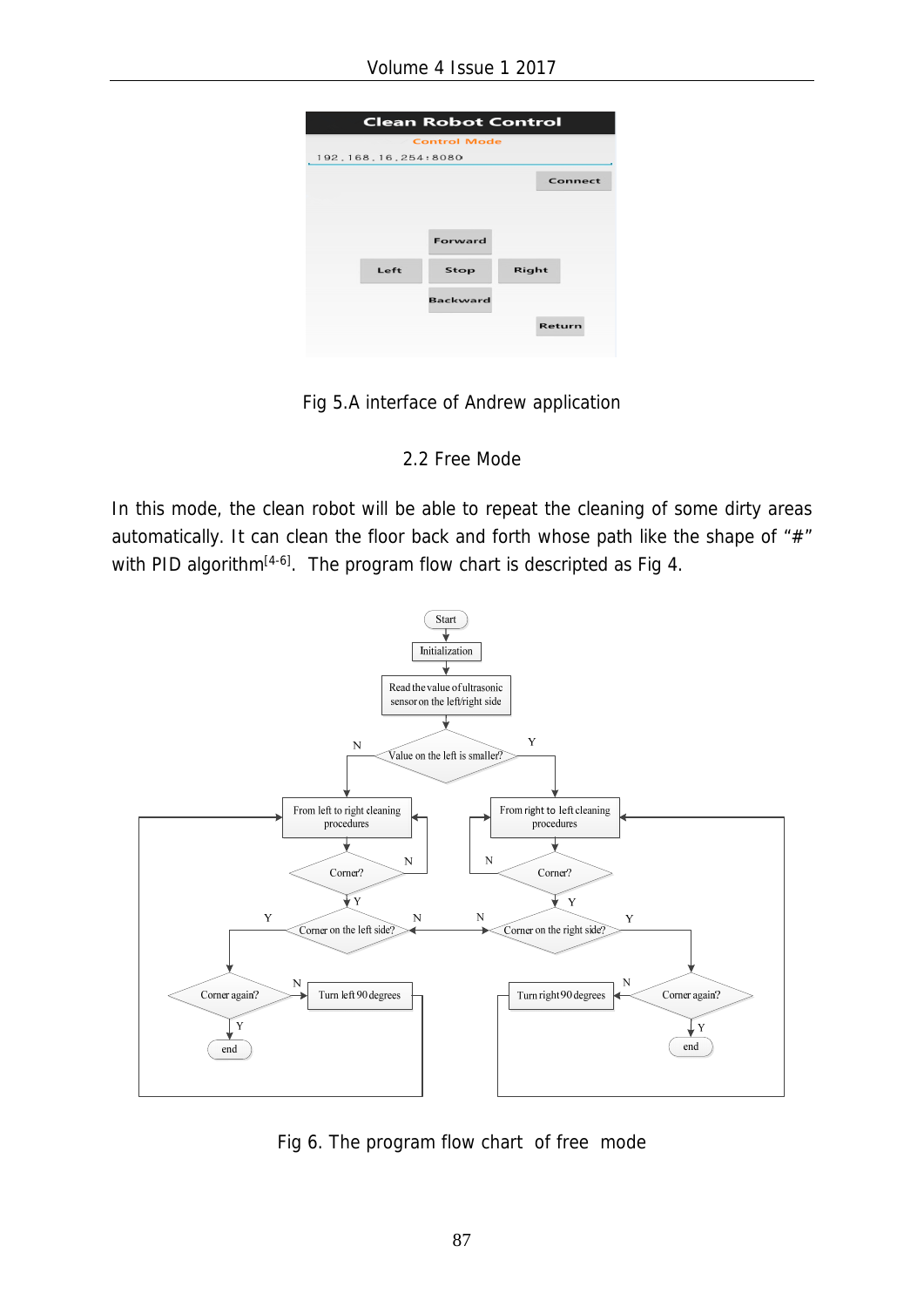In this work, because of the "#"-shaped needs the robot to walk a lot of straight line, so the incremental PID algorithm is used in the program.

Linear combination of proportion、integral、 differential constitutes the control amount  $u(t)$ , and PID is the abbreviation of proportion, integral, and differential.

In the single-loop control system, the deviation of the controlled parameter will deviate from the given value due to the disturbance. The adjustment unit of the automatic control system performs the proportional, integral, derivative (PID) operation from the measured value of the transmitter compared with the given value, and outputs the unified standard signal to control the operation of the actuator to realize Automatic control of temperature, pressure, flow, and other process parameters.



 $u(t) = K \cdot e(t) + K_i \int_0^t e(t) dt + K_d \frac{de(t)}{dt}$  $= K r e(t) + K i \int_0^t e(t) d\tau + K d \frac{de(t)}{dt}$  (1)

Fig 7.PID closed-loop control system

We first fixed the electronic compass on the robot, in the beginning of the operation the initial value of the electronic compass will be read, and then due to the trajectory shifting of the robot after operation makes the value of the electronic compass will produce a small range of floating, at that time the microcontroller continuously reads the data of the electronic compass through the IIC bus, and later compares the read value with the initial value, assigns the difference to the PID control subroutine, calculates it using the PID algorithm, and finally assigns the calculated value to PWM variable, thus changing the PWM duty cycle to adjust the speed of the left and right wheels, twist the movement of the robot trajectory, to achieve the purpose of straight walking.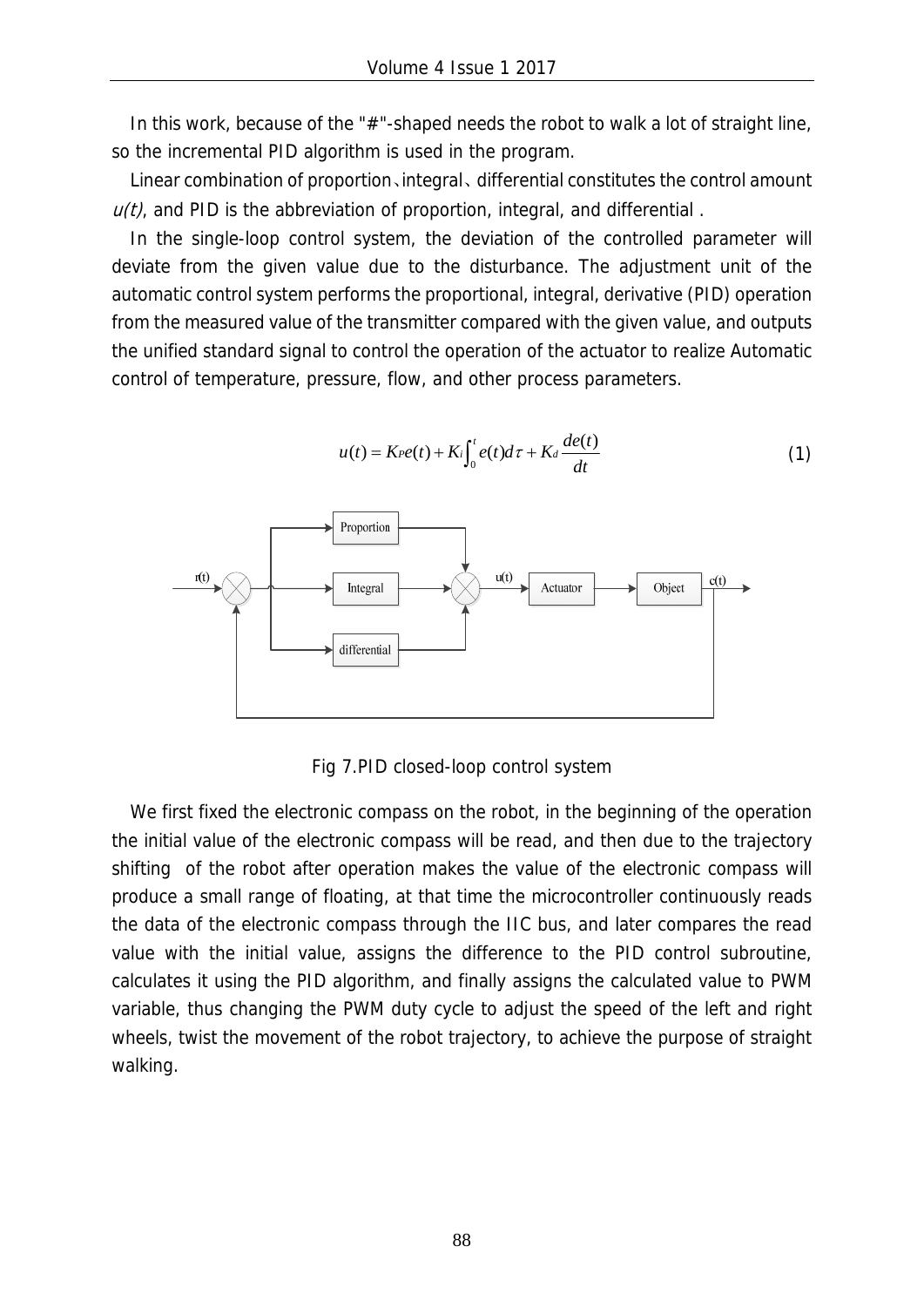# **3. Design of the circuit**

## 3.1 Smallest System of STC15F2K60S2 controller

It has 44 pins, 42 GPIOs. Power supply voltage is 5V, clocked at 35MHz, 61K ROM. In order to improve the voltage pull-up capability, so in the P0 port connected to a rejection.



Fig 8. Smallest System of STC15F2K60S2 controller

# 3.2 DC motor drive module

This paper uses AQMH2403ND dual output DC motor driver, the size of only 3.5cm \* 4.3cm, the output power is 30W when input 12V. Only three-wire level can control the motor to enable, turns positively and negative or brake, Enable pin can be connect to PWM pin of controller to adjust the motor speed. The DC motor drive module interface circuit of this work is shown in Fig.4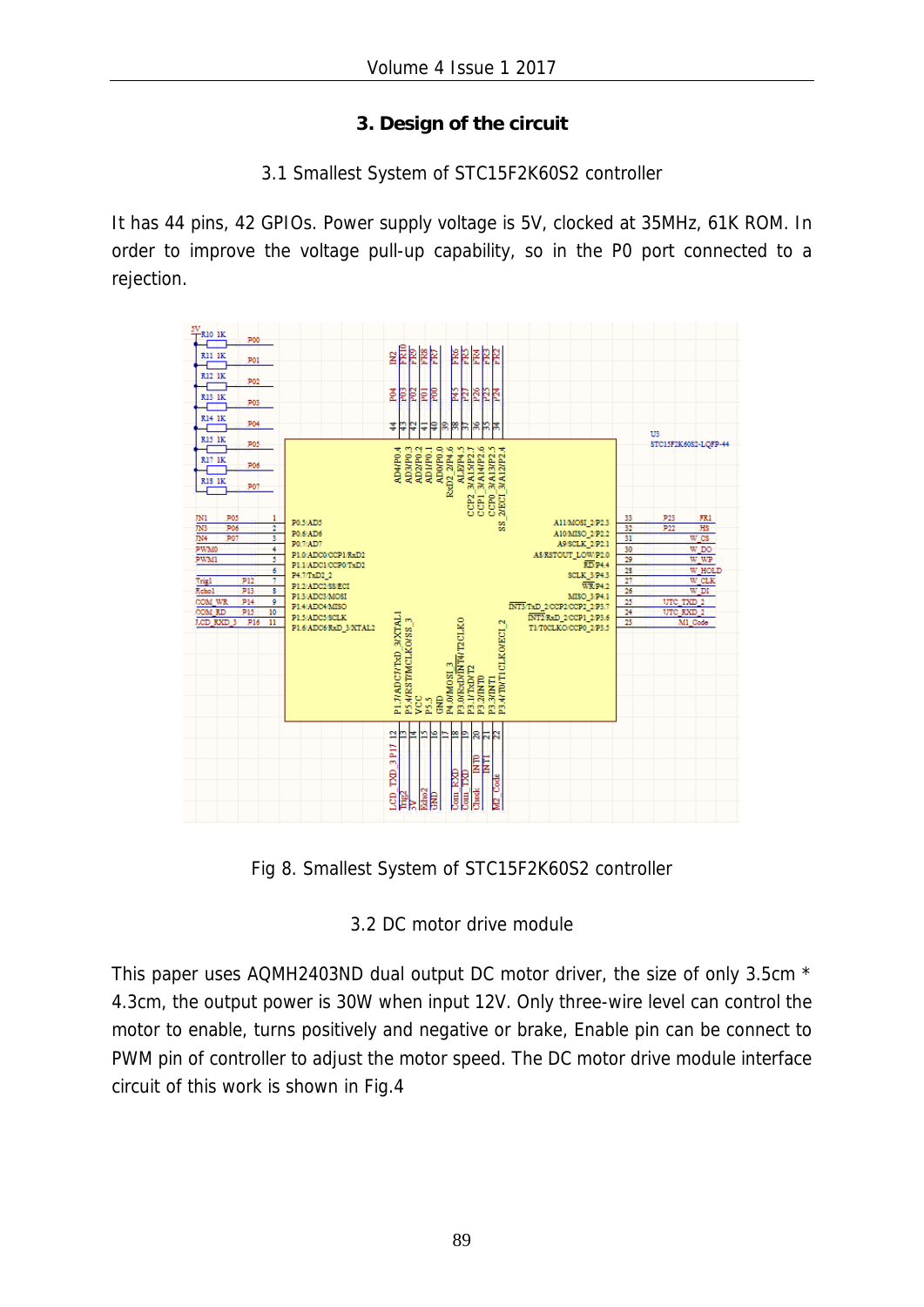

Fig 9. DC motor driver module

3.3 Photoelectric Encoder Interface Circuit

As the photoelectric encoder and the motor are coaxial, when the motor rotates, the grating plate and the motor are at the same speed, the light-emitting diodes and other electronic components of the emission device to output a number of pulse signals, by calculating the number of pulses per second photoelectric encoder output can reflect the current motor speed.



Fig 10. Photoelectric encoder interface circuit

3.4 Photoelectric Encoder Interface Circuit

In the process of cleaning due to various factors will lead to the clean robot from the original plan of the cleaning line, then the electronic compass can find the deviation from the angle in time, and the data transmitted through the IIC bus to the control center, Thereby adjusting the speed of the two wheels until the electronic compass offset becomes a small value.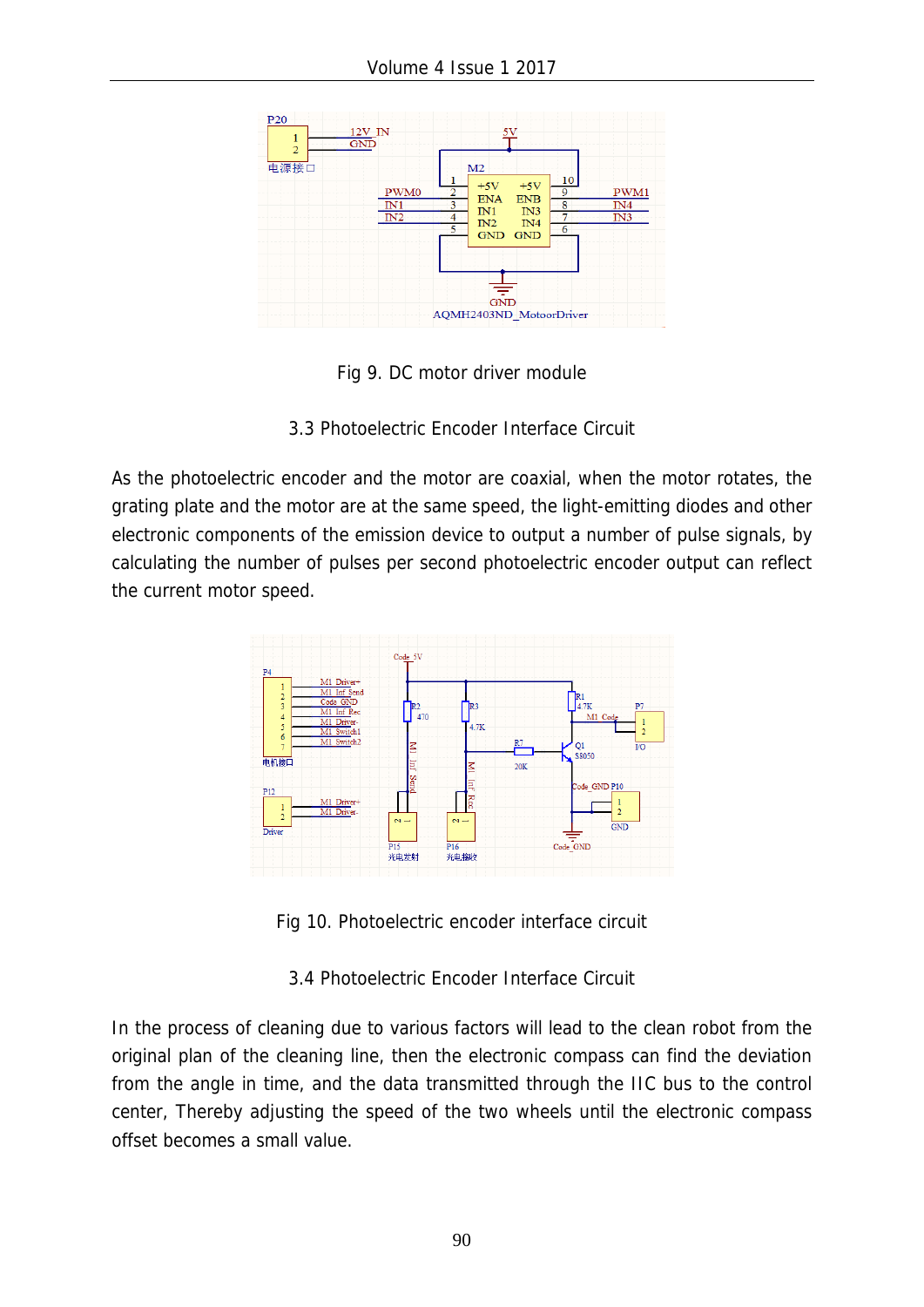

Fig 11.Electronic compass interface circuit

3.5 WIFI communication module peripheral circuit

This work WIFI module comes from the supplier HI-LINK, with stable and reliable operation. It is embedded TCP/IP protocol, and has three modes of operation: wireless card mode, wireless access point mode, wireless router mode. This article uses the wireless router mode (AP mode).



Fig 12. WIFI communication module peripheral circuit

3.6 Ultrasonic Sensor Interface Circuit

The DYP-ME007 ultrasonic rangefinder module provides a 3cm-3.5m non-contact distance sensing function. The basic working principle of measurement is: give a trigger signal to the sensor first, when the ultrasonic projects to the object and reflects back, the module outputs an echo signal. The time difference between to trigger the signal and the echo signal can determine the distance of the object.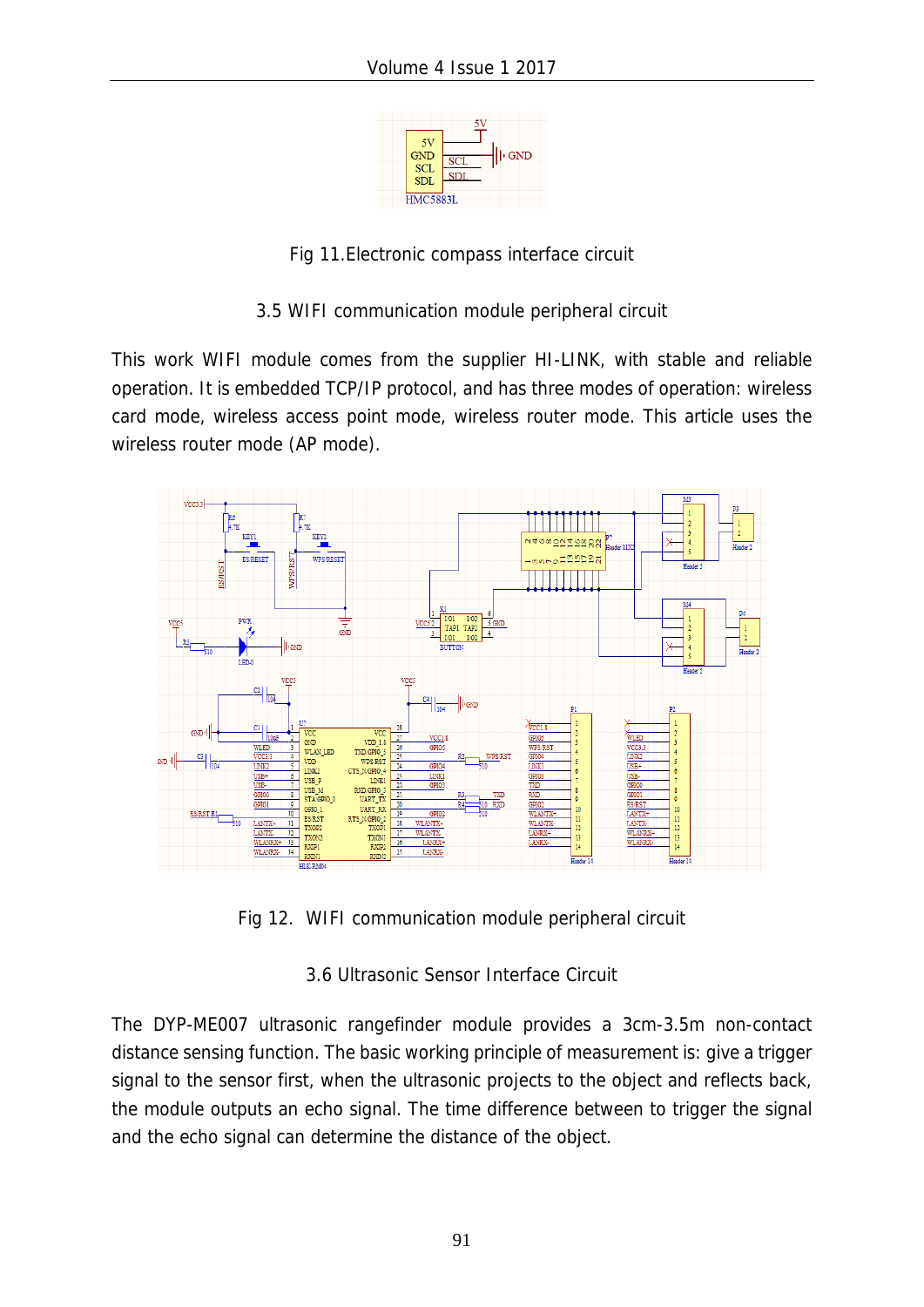



3.7 Power Module

In order to be compatible with microcontrollers and other sensor power supply, this paper uses AMS1117-3.3 chip 5V voltage will be converted to 3.3V.



Fig 14. Power module

3.8 Buzzer Module

The cleaning robot needs to respond when it receives the instruction and needs an alarm when encountering an obstacle, and therefore requires a simple buzzer.



Fig 15. Buzzer module